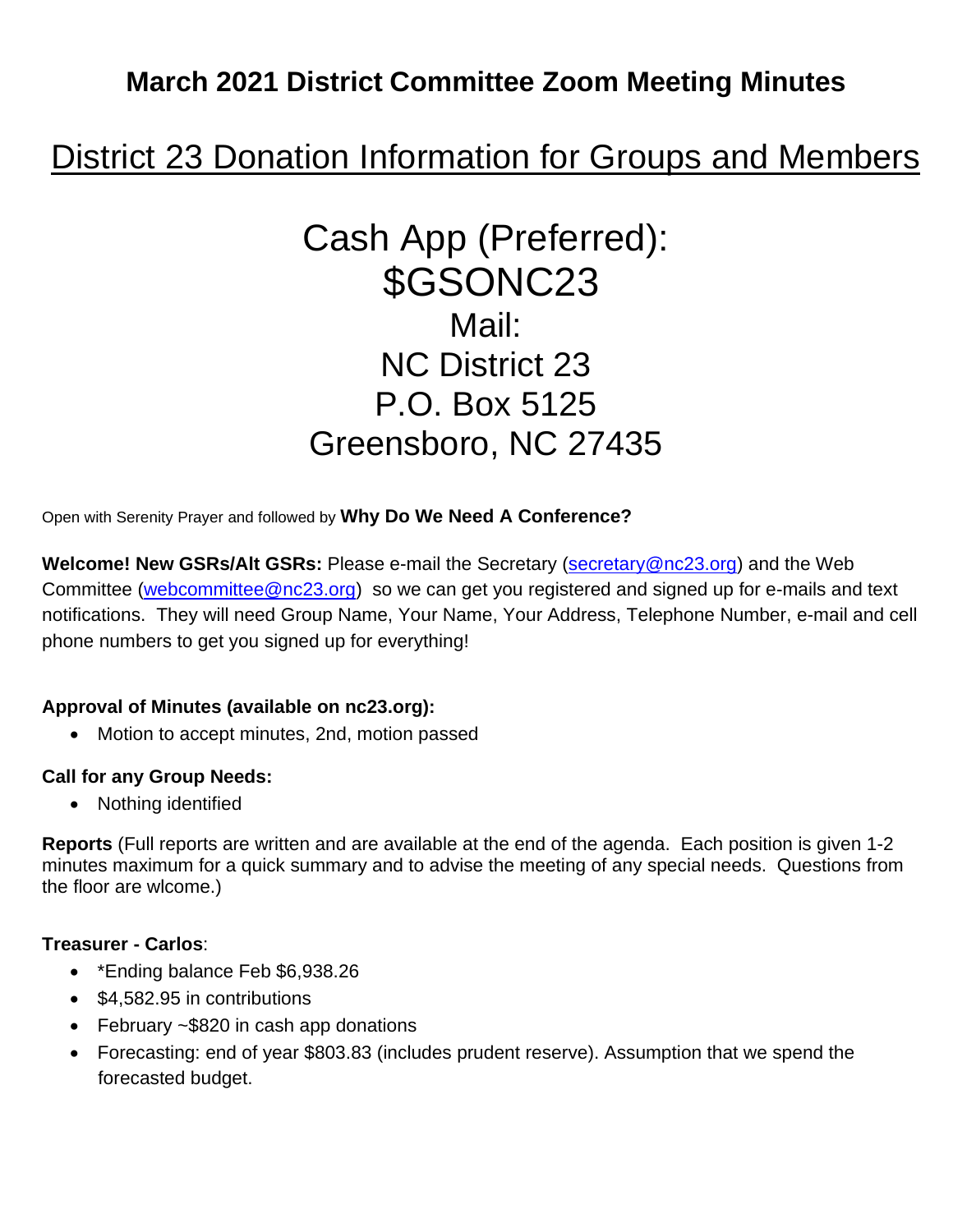#### **Cooperation with the Professional Community & Public Information (CPC/PI) - Joshua:**

- Has someone to assist with the ABC stores
- No other reporting for this month

#### **Correctional Facilities (CFC) - Roberta:**

- Jails appears to be lightening up on their lockdown, but meetings still can't be brought in.
- Roberta continues to stay in touch with inmates via telephone and mail.
- Roberta is taking more Grapevines to the jail and would always appreciate any soft cover literature.

#### **Grapevine - Kim:**

• No report

#### **Special Events - Katie:**

- Tentative Founder's Day is June 12th. Most likely will be on Zoom. If things continue to open up a Hybrid meeting may happen.
- One HG has stepped up to do quiz show
- Format is open

#### **Accessibilities - Tyler:**

• \*Karen B. reached out to coordinate with other accessibilities chair in other districts. Will follow-up next month.

#### **Treatment Facilities (TFC) - Bella:**

- Not a lot of news to report from last month
- Getting approvals to come back in. Still only open on Friday nights.
- Good turnout of volunteers for the Friday meetings
- Established connection with Area 51, Stanley, and he's working on collaboration across groups in the area.

#### **Web & Technology - Kyle:**

- Numbers are normal
- Some issues with people not being able to click through or pages not loading. Webmaster looked into this issue and there are some setting in the Web Hosting that needed to be fixed. If you hear of any issues members are having please contact the Web Committee.
- Very successful safety in AA workshop on Sunday. It was a great Zoom meeting. Over 100 people attended. He has downloaded session to the website. Is there interest to link this on the Website?
	- $\circ$  Josh motion to authorize web committee to link the video to our website, 2nd, passed
	- o Kyle will determine where it will be located

#### **Intergroup Representative - Mike:**

- Hours 10-2 M,W,F
- Intergroup council meeting next Wednesday at 6:30 at the Intergroup office will hold up to 10 people.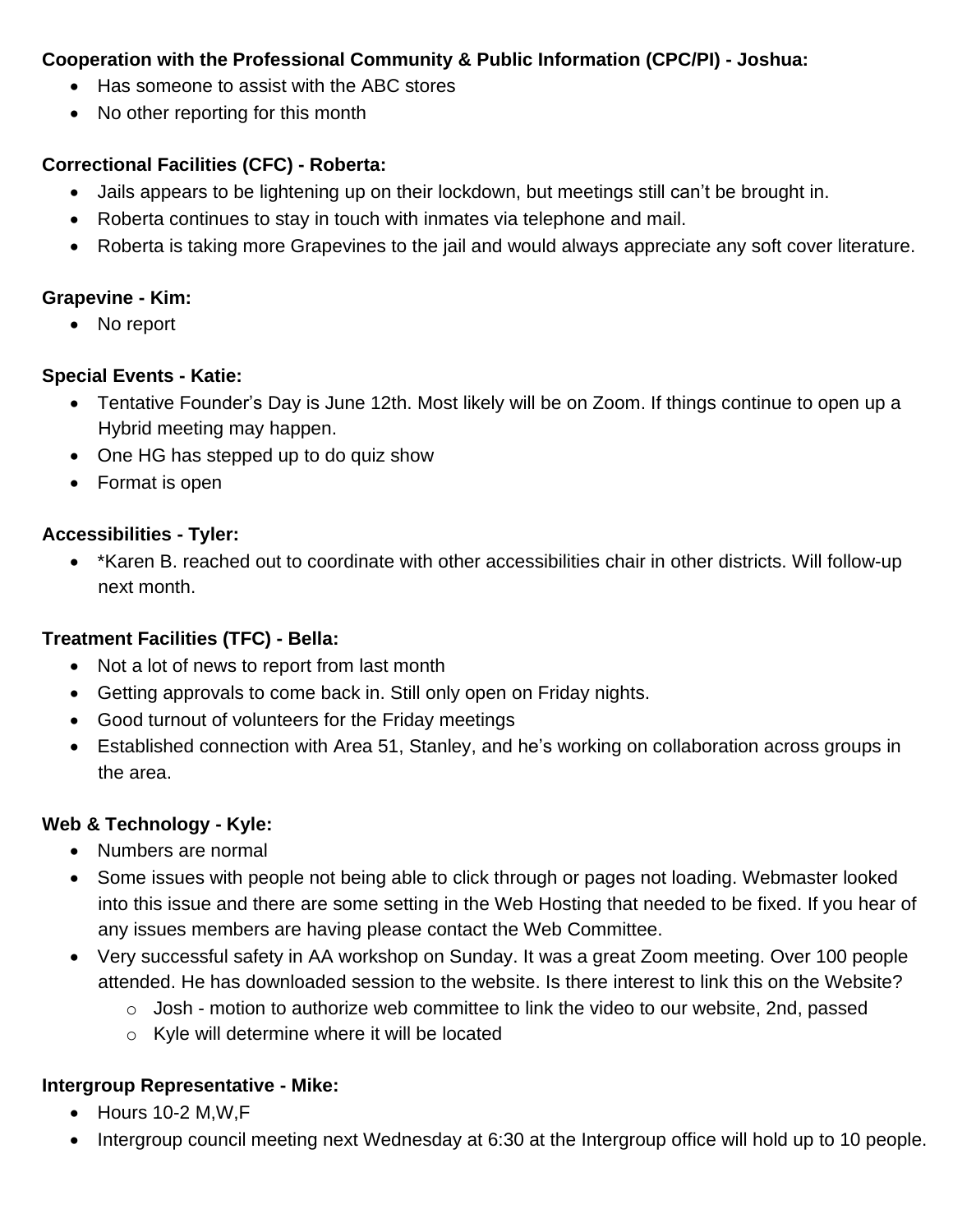- Two links on website and 1 is incorrect.
	- $\circ$  The top one on the web page is incorrect.
	- o Zoom meeting ending in 1535 is correct and goes through the end of the year.
- Working on process for orders to be mailed. Email or call and the group will make appropriate arrangements. They are continuing to determine postage/handling fees.
- Contributions are improving thank you groups

#### **AA2022 Committee:**

• No report

#### **Alt DCM Report - Kimberly:**

- Recap of Safety Workshop flyer was circulated on internet and response was great. People from all over the world attended. Hit ~170 people.
- Extended for 30 minutes so next workshop will be longer
- Next Buzz Session Safely Transitioning from Online to In Person Sunday, April 25, 2:00 4:00 PM - Katie (previous Delegate) will present for ~1 hour and then there will be breakout groups.
- Get word out to your groups.
- This event will be recorded.
- If groups have Buzz Session topics please contact Kimberly.

#### **LCM Reports – Mitch :**

• No report

#### **DCM Report**

- Please ask groups to continue to notify Web Committee of meeting Ccanges in-person meetings, new locations, etc.
- Area Committee Meeting Adrian and Kimberly attended.
	- o Agenda for next assembly will be straight forward.
	- o Decision has not been made as to whether it will be on-line, in person or hybrid. (May).
	- o CP/CPI were able to buy a few billboards with 2020 funds
- Pre-Conference Events
	- o See below for pre-conference events. ~17.
	- o You can attend as many as you like
	- o Attend so your voice can be heard

#### **Old Business:**

• LCM Vacancy

#### **New Business:**

• No new business

#### **Adjourn with Responsibility Statement**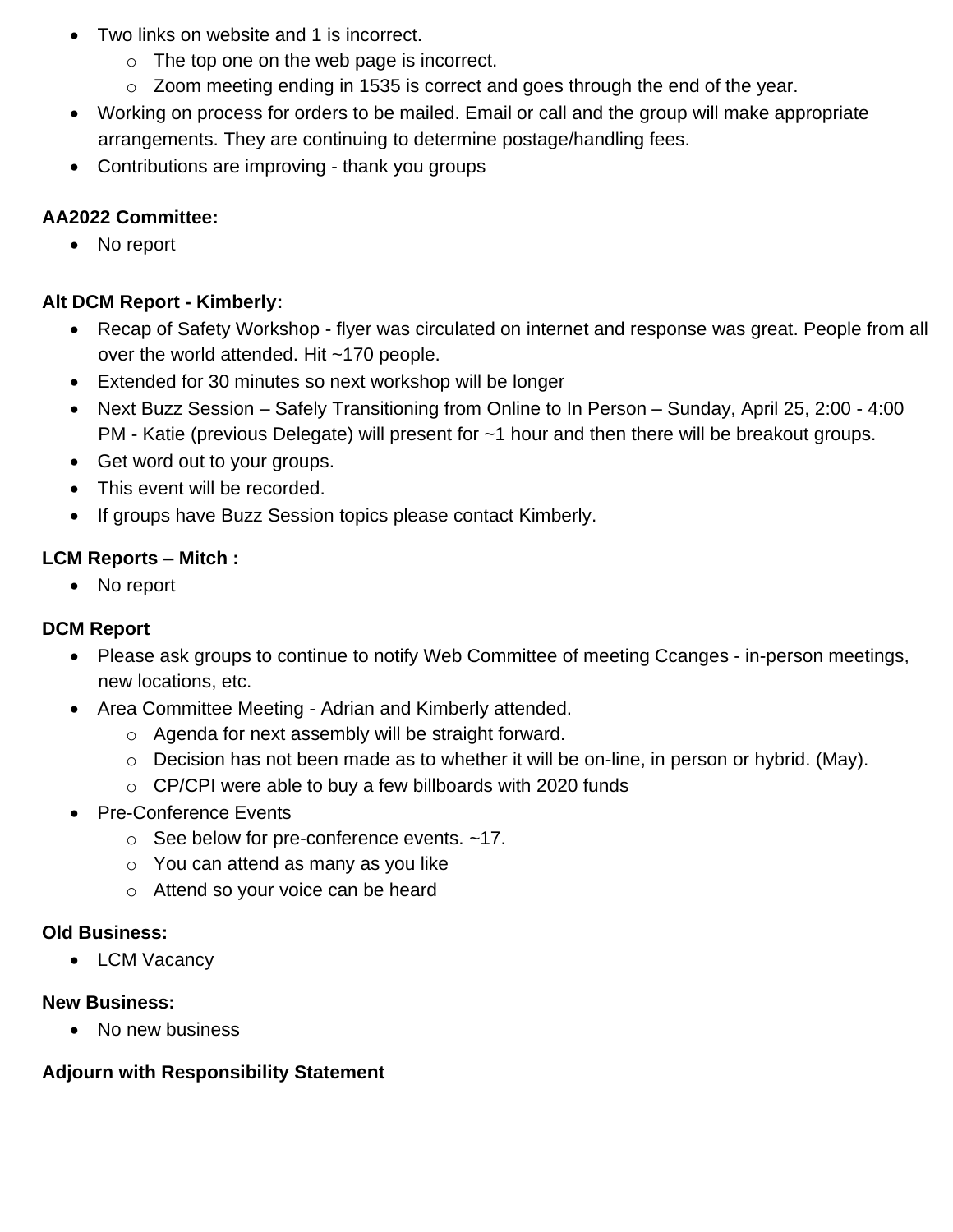### **Committee Reports**

**CPC/PI:** No response to request for report

**CFC:** Jails appears to be lightening up on their lockdown. Still, no meetings may be brought in. Roberta continues to stay in touch with inmates via telephone and mail. She is taking more Grapevines to the jail and would always appreciate any soft cover literature.

**Special Events:** No response to request for report

**Accessibilities:** No response to request for report

**TFC:** We are continuing with Friday night 8 PM meetings for now. The meetings have been going very well with no issues in finding people wanting service work. As of this week, Cone is not comfortable with any additional meetings. We will continue to touch base every week on the progress of the Friday meetings and on any further opportunities. We have established a connection with the Area 51 TFC chair and hope to engage in future opportunities across the area.

**GV:** No response to request for report

**Web & Tech:**